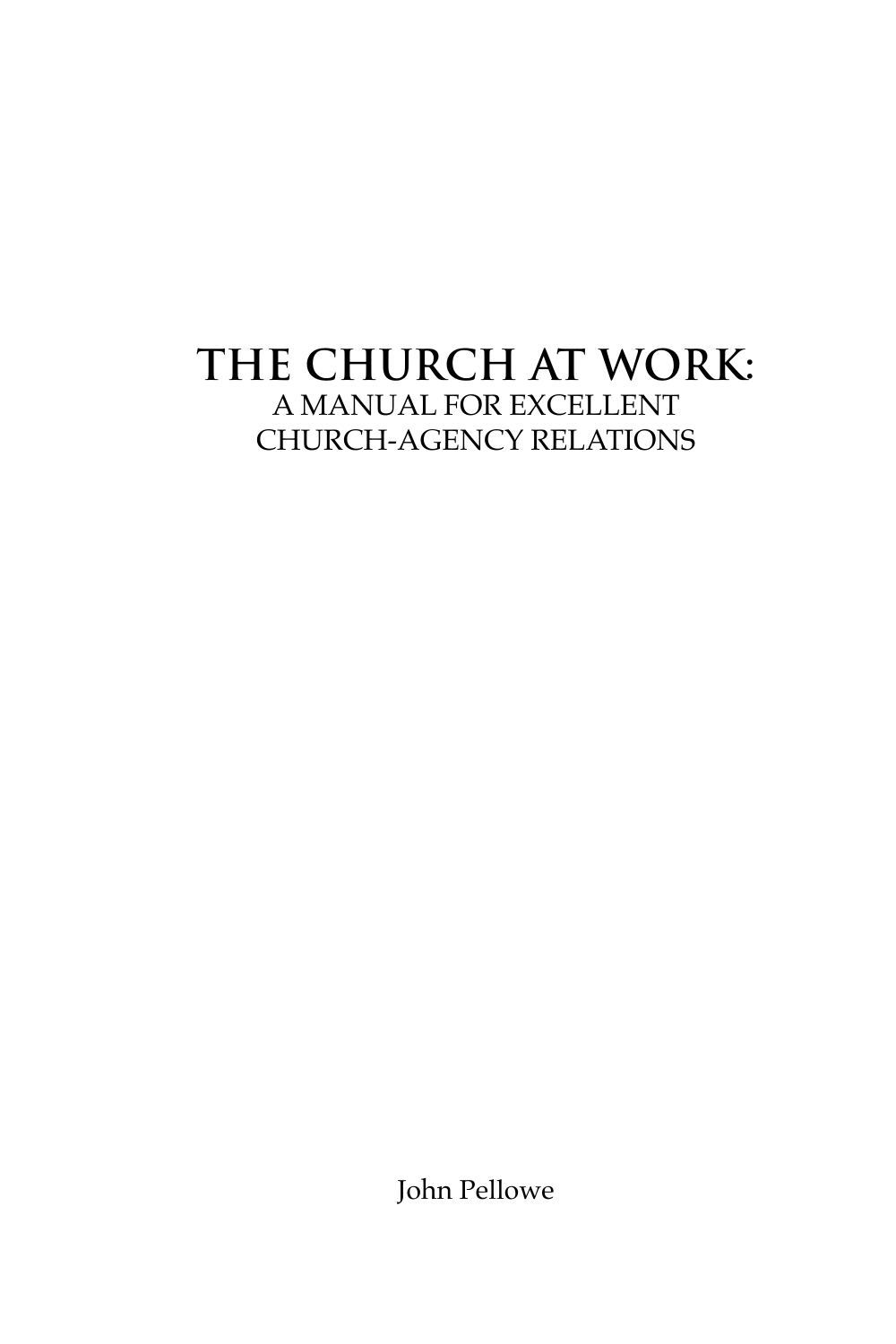## **CONTENTS**

| PART ONE: THE CHURCH AND ITS STRUCTURES1               |  |
|--------------------------------------------------------|--|
|                                                        |  |
|                                                        |  |
| 3: What Ministry Leaders Think of Each Other21         |  |
|                                                        |  |
|                                                        |  |
|                                                        |  |
|                                                        |  |
|                                                        |  |
| 9: Practical Implications for Ministry Structures71    |  |
|                                                        |  |
|                                                        |  |
|                                                        |  |
|                                                        |  |
|                                                        |  |
|                                                        |  |
| PART TWO: CHURCH-AGENCY RELATIONS 119                  |  |
|                                                        |  |
|                                                        |  |
|                                                        |  |
|                                                        |  |
|                                                        |  |
|                                                        |  |
|                                                        |  |
|                                                        |  |
|                                                        |  |
|                                                        |  |
|                                                        |  |
|                                                        |  |
| Appendix B: Sample Covenants and Related Statements229 |  |
|                                                        |  |
|                                                        |  |
|                                                        |  |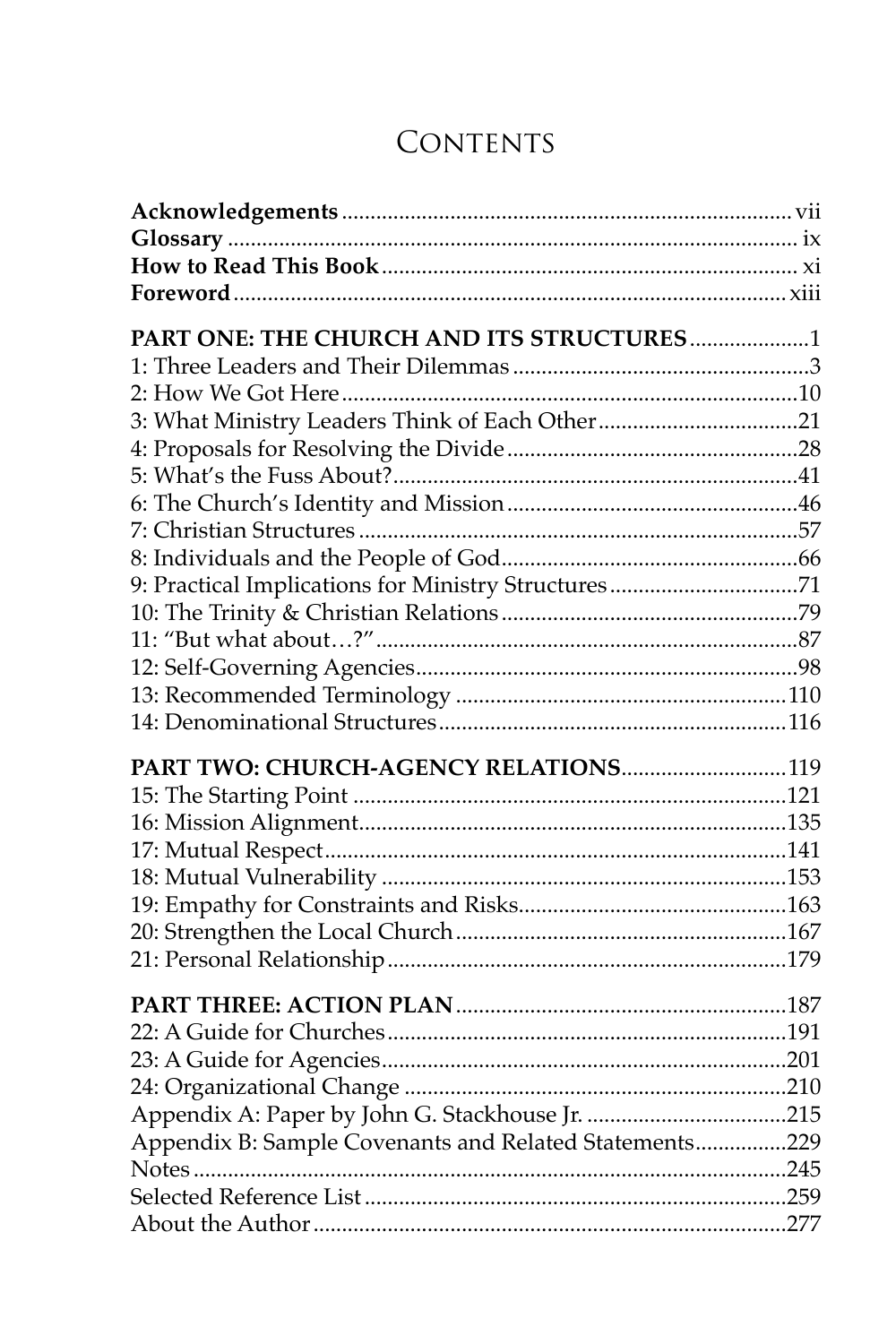## **15: The Starting Point**

When a newly-created agency tries to develop its first churchagency relationship, it is not starting with a clean slate. Even though the agency itself is brand new, it lives with the consequences of all the church-agency interactions that have preceded it and how those interactions have shaped the attitudes of pastors who are approached by the agency. In some cases this works to the new agency's advantage, and in other cases it works to its disadvantage. It all depends on a pastor's previous experiences with agencies.

## Quality of Church-Agency Relations

 One thing that agency and church leaders do agree on is the quality of church-agency relationships in general. In my survey of more than five hundred ministry leaders, half of the leaders on both sides describe relations as "good," meaning that the relationship tends to be mutually beneficial. Only about  $15\%$  on each side say relations are "not good," meaning the relationship tends to be one-sided or competitive. The rest (about 35%) chose the middle, indifferent response. This means there is a lot of room for improvement, but it is encouraging to know that half the churches and agencies do have good relations, proving that the relationship can work. If you are currently not satisfied with your relationships, the problem can be solved because others have done it.

 Some church and agency leaders treat their counterparts as a group and make generalized comments about them. For example, the 15% of pastors who say relations are not good often attribute negative motivations to agency leaders such as an unwillingness to come under another person's leadership or having too much selfinterest. This small group of pastors also say there is a general lack of trust between organizations or (more benignly) they believe it is just a case of "we do our thing, they do theirs."

 Agency leaders generalize as well. The 15% who say relations are not good often believe churches have their own agendas and want to do ministry themselves (sometimes due to empire building or denominational preferences).

The good news is that only a minority of leaders made such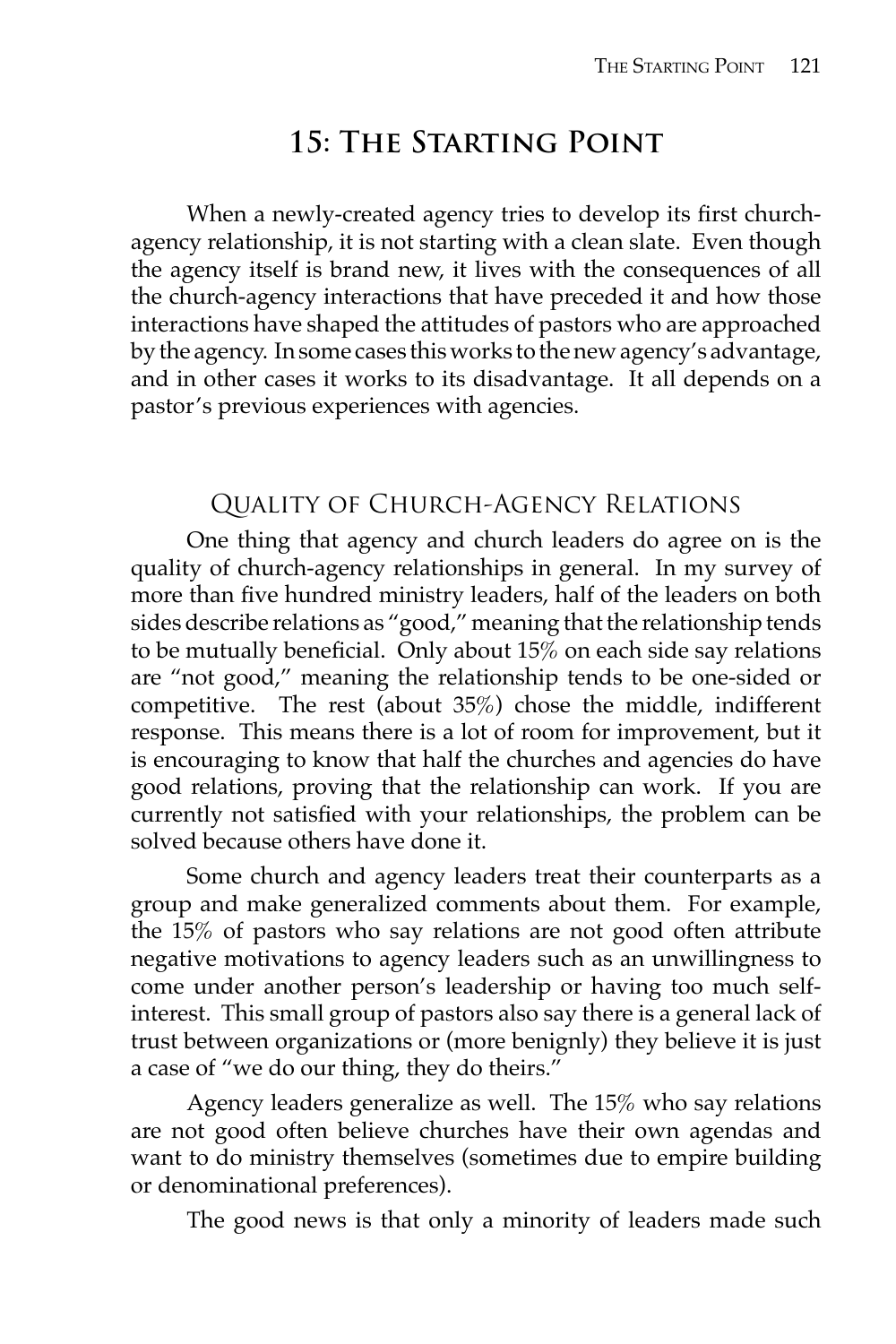blanket statements about the other party. Many of the agency leaders and pastors who commented said that regardless of their answer, the quality of relationship depends on the specific ministries involved. Rather than judging each other as a class, they judge on a case-by-case basis. This means that *individual agency and church staff members can make a difference* in the quality of their relations with the other. Each agency has a chance to establish its own reputation over time, but in establishing new relationships it will have to take into consideration the negative experiences some churches have suffered while working with agencies. They will have to demonstrate that their agency is local church-friendly. One easy way to do this is to have a clear statement that says how the agency views local churches. This could be in the vision statement, mission statement or an official position statement. This idea will be further developed in chapter seventeen.

## Starting Positions

 Churches wanting to work with agencies have a great starting position because agencies are eager to work with them and the only significant complaint that agencies have about churches is that some pastors do not accept agencies as a valid expression of the church. If a pastor is willing to accept their validity, the door is open to a rich and rewarding relationship because partnering with local churches is not just desirable, but a priority for fully 85% of the surveyed agencies. By partnering, agency leaders mean:

- $\circ$  Having specific mandates to support local churches;
- ❍ Only initiating programs with a church partner, or by giving opportunities for churches to expand their ministry through financial and volunteer support;
- ❍ Consulting with pastors/denominations in the planning process;
- ❍ Getting endorsements from ministerials;
- ❍ Having board representation from local churches/ denominations;
- ❍ Providing services to churches without promoting their own programs (for example, educational material, sermon ideas, and pulpit supply);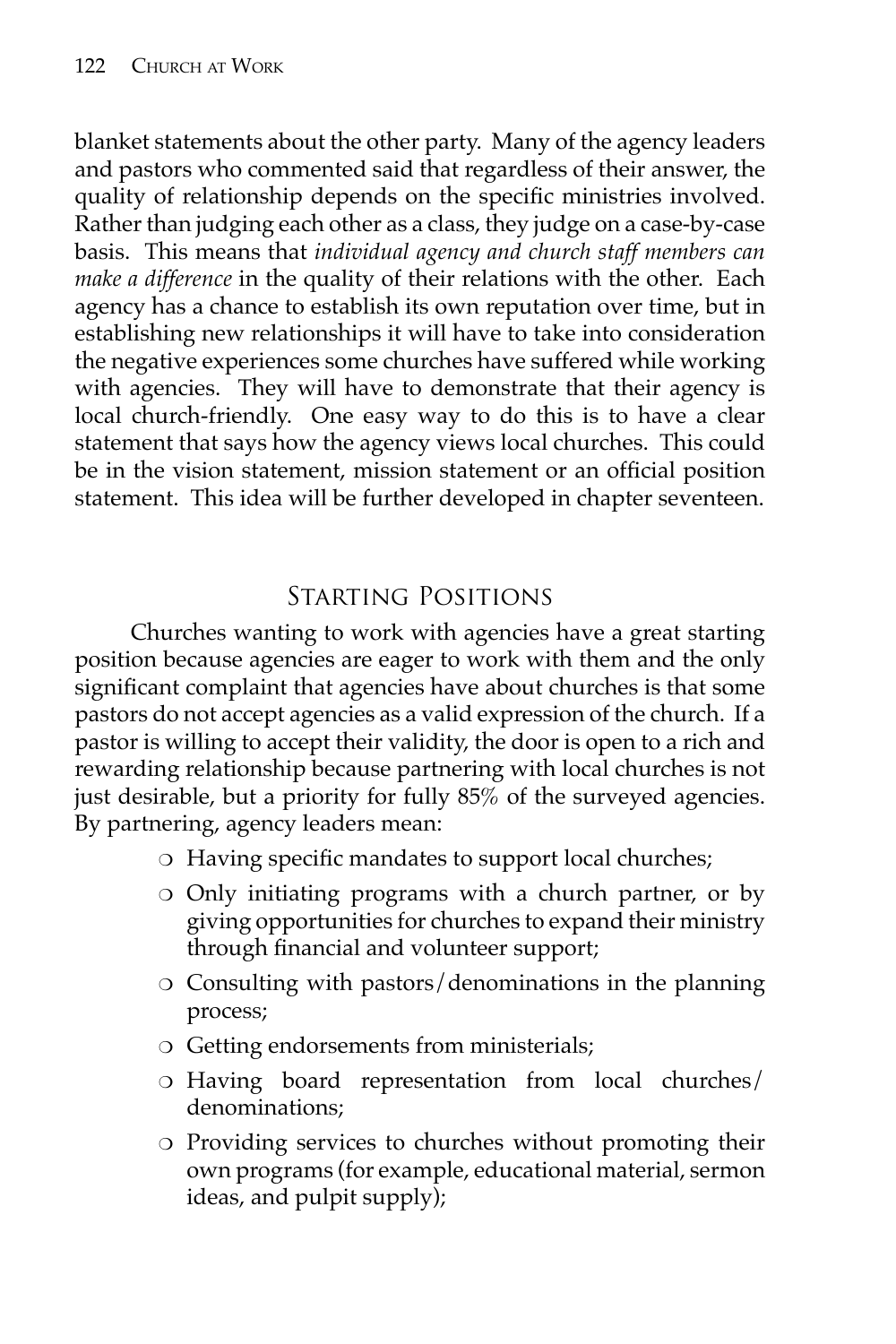- ❍ Placing new converts in local churches; and/or
- ❍ Giving accountability reports to churches.

 Agencies, on the other hand, have a much more complex starting point. The good news is that pastors are far more receptive to working with agencies than agency leaders think they are, but agencies first have to stop shooting themselves in the foot. It turns out that the origin of most problems agencies experience with churches can be traced back to agencies and either their organizational practices or the behavior of their field staff.

 Many pastors are wary of working with agencies because of past experience. Said one pastor, "Churches have some residual hurt. They feel that the relationship has been competitive in the past and think churches have gotten burned. I am surprised at how much hurt I hear expressed among pastors on this topic." When an agency approaches a pastor, in many cases there will be some pre-existing distrust or suspicion to overcome.

 Unfortunately, pastors have good reason to be suspicious of agencies. One agency damaged a church's reputation in its community through careless actions. Several have taken churches for granted. For example, one pastor told of agency workers who had unexpectedly "shown up needing funds to fix their bus, or a place to hold a service and spend the night. They have left the congregation feeling *used*." Others have damaged church property or equipment and neither told the church about it nor offered to pay for the damage when it was discovered. More than a few agencies have told people they do not need to belong to a church and some relentlessly pursue pastors for financial support even when it is explained their work does not fit the church's priorities or resource capacity. A student ministry on a nearby campus ran a Sunday morning service, competing with the local church and preventing students from connecting with a church. Finally, some agencies rebuff churches when churches initiate discussion about collaboration, causing the churches to decide to just work on their own.

The Importance of Field StaffAgency field staff can easily damage the relationship. A pastor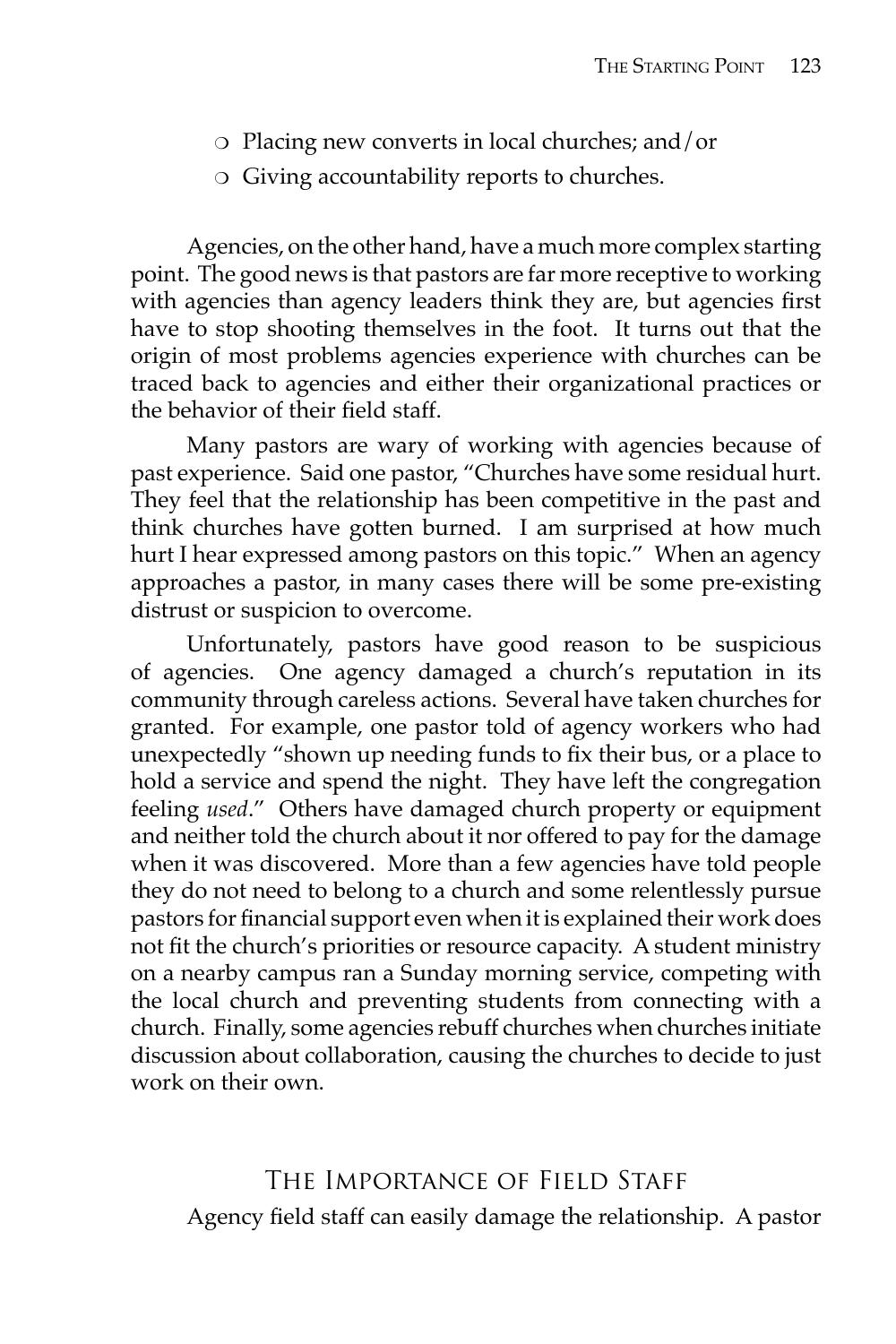with pressures of his own tells of additional pressure from an agency. "The (worker) in our area is constantly questioning me about people in my church who would make good workers. Now, please tell me if you can, why I would want to see my best people off doing something when I am desperate for more workers and leaders to serve within the context of the local church?" The pastor has a significant need, yet the agency's representative was insensitive to the pastor's situation and thought only of the agency's need for volunteers.

 Problems with agency workers are not rare. Nearly half (46%) of the pastors have had at least one bad experience with them and they have good memories. Most (84%) of these pastors were able to name a ministry (and a person) or describe the experience. I did not ask them to identify the ministry or individual, so the fact that so many voluntarily gave that information tells me that the experience made quite an impression on them! Bills were left unpaid by agency staff. Several times the agency workers actively worked in competition with the local church. In a few cases, the agency ran programs in a church but tried to get the youth to switch to another church that was "more evangelical." A fair number described situations in which an agency came to town and ran a program without even notifying local churches, let alone trying to involve them. Unreturned phone calls, poor theological training, moral failure and high pressure tactics were all mentioned.

#### The Importance of Theology

 Poor theology is a recurring complaint pastors have about agency staff. I want to highlight the importance of good theological thinking at the leadership level because the agency's leaders are the ones who create and shape the organizational climate for churchagency relations. The question must be asked, "How theologically literate are the senior leaders of Christian agencies?" Are they trained in Christian leadership? Are they properly equipped not only to provide Christian leadership but also to think theologically about their organizational policies and practices?

 Since an agency is not a church, leaders are tempted to treat agency leadership very much like leadership of a secular organization, modified perhaps to manifest the fruit of the Spirit in how one treats people. However, there is a uniquely Christian aspect of agency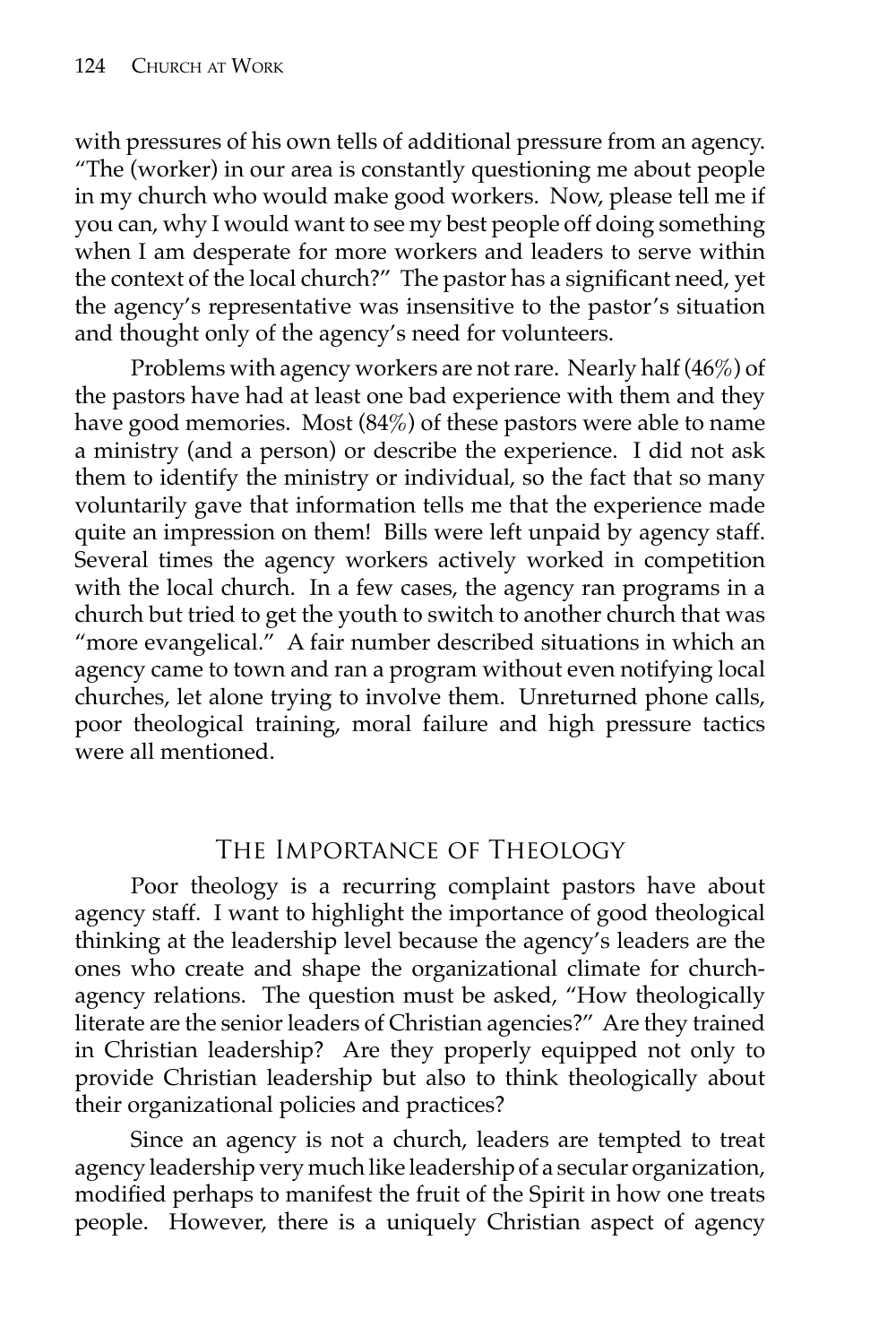leadership: fulfilling the agency's responsibilities as an organization within the community of God's people. Given that the senior leader directs the staff and guides the board, this is the person with the single greatest influence on the character of the organization and who has the most power and opportunity to create an environment for favorable church-agency relations. Are they prepared for theological leadership? The research suggests often they are not, at least as far as formal training is concerned.

 A demographic analysis of one hundred agency leaders showed that the typical leader is a middle-aged male recruited straight into the executive director (ED) position directly from secular employment, most often from a for-profit employer (a perfect description of me!). Half of the EDs have served on the pastoral staff of a local church at some point in their careers, and the great majority of this group still hold credentials with their denominations.

 Fifty-three percent of the EDs had a formal theological education that included a certificate  $(18\%)$ , a diploma  $(22\%)$ , a bachelor's degree  $(24\%)$ , a master's degree  $(35\%)$  or a doctoral degree  $(7\%)$ (some had more than one level of education).250 However, in their opinion, whatever education they had was not a significant factor in the decision to hire them. They are equally split between believing the primary reason they were hired was because of their experience or because of their personal characteristics (or both). A few have completed formal theological education since becoming an ED.

The flip side of the statistics is that almost half of the EDs do not have any formal theological education, so unless they have picked it up through informal education, they may not be well-equipped to think theologically about the implications of their agency being a manifestation of the church at work. Almost one-quarter (23%) of the EDs had the combination of having no theological degree or certificate coming into their position, had never worked in a church, and were hired directly into the ED role (often straight from the forprofit sector) with no chance of being groomed by a senior leader. Only a few of these had any Bible college courses at all and only one had taken a course in Christian leadership. They could have done extensive personal theological study and they could also have had extensive volunteer experience with the agency, but from an objective standpoint, they have not had formal preparation for the specifically Christian aspect of their leadership role.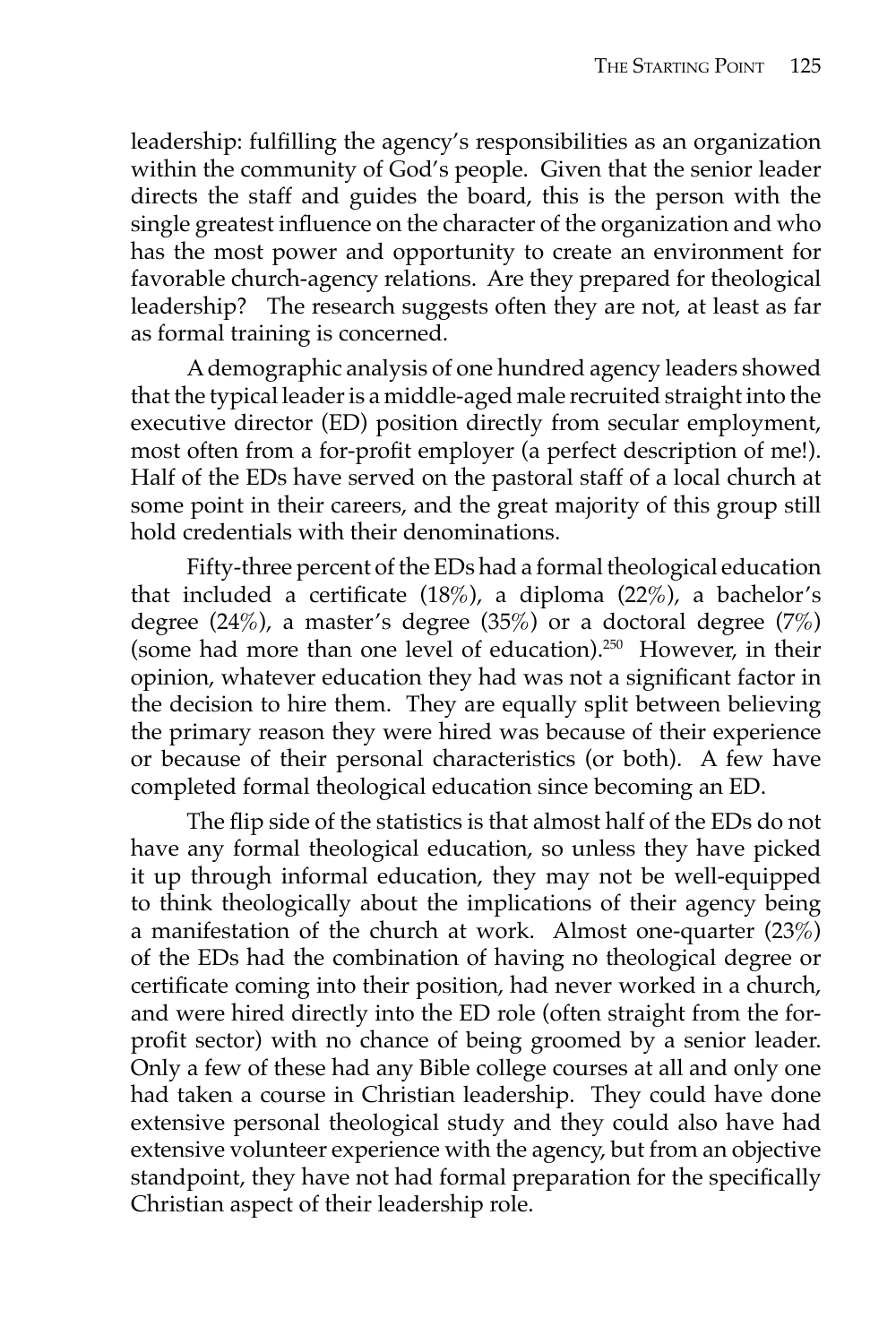The agency leader is responsible for creating an organizational environment that sustains good church relations, yet considering their demographics, it is not surprising that many will lead Christian ministries relying for the most part on their secular training and experience. The problem is that secular leadership strategies and techniques generally focus on the welfare of the organization without much regard for the organization's place in the larger community. (Pastors can be guilty of thinking about their own churches this way too.) Without theological reflection, it is all too easy for agency leaders to reduce the role of churches to being nothing more than a resource provider or a means to an end.

 Agencies should accept a graduate theological education as basic training for a good proportion of their leaders, and seminaries should broaden their courses to take into account the role played by specialized ministries. There is a real opportunity for providers of in-ministry programs in theology and Christian leadership.

#### Solutions

 The problems outlined in this chapter are not new and solutions have already been suggested that are still relevant today. Keith Price (1983), Jerry White (1983), and Larry McKinney (1994) have done excellent work that highlights solutions to these relationship problems. Price's handbook, *Cooperating in World Evangelization: A Handbook on Church/Para-Church Relationships,* is still available free online from The Lausanne Movement<sup>251</sup> and provides an excellent series of questions designed to help you identify where you, as a church or agency worker, may be contributing to the problem. He then gives down-to-earth, easy-to-implement solutions. The five categories of problems he addresses are:

- ❍ Dogmatism about non-essentials and differing scriptural interpretations (matters of theology, conviction, terminology, tolerance);
- o The threat of conflicting authorities (matters of validity, mandate, accountability, fear);
- ❍ The harmfulness of strained relationships (matters of attitude, prejudice, personality, fellowship);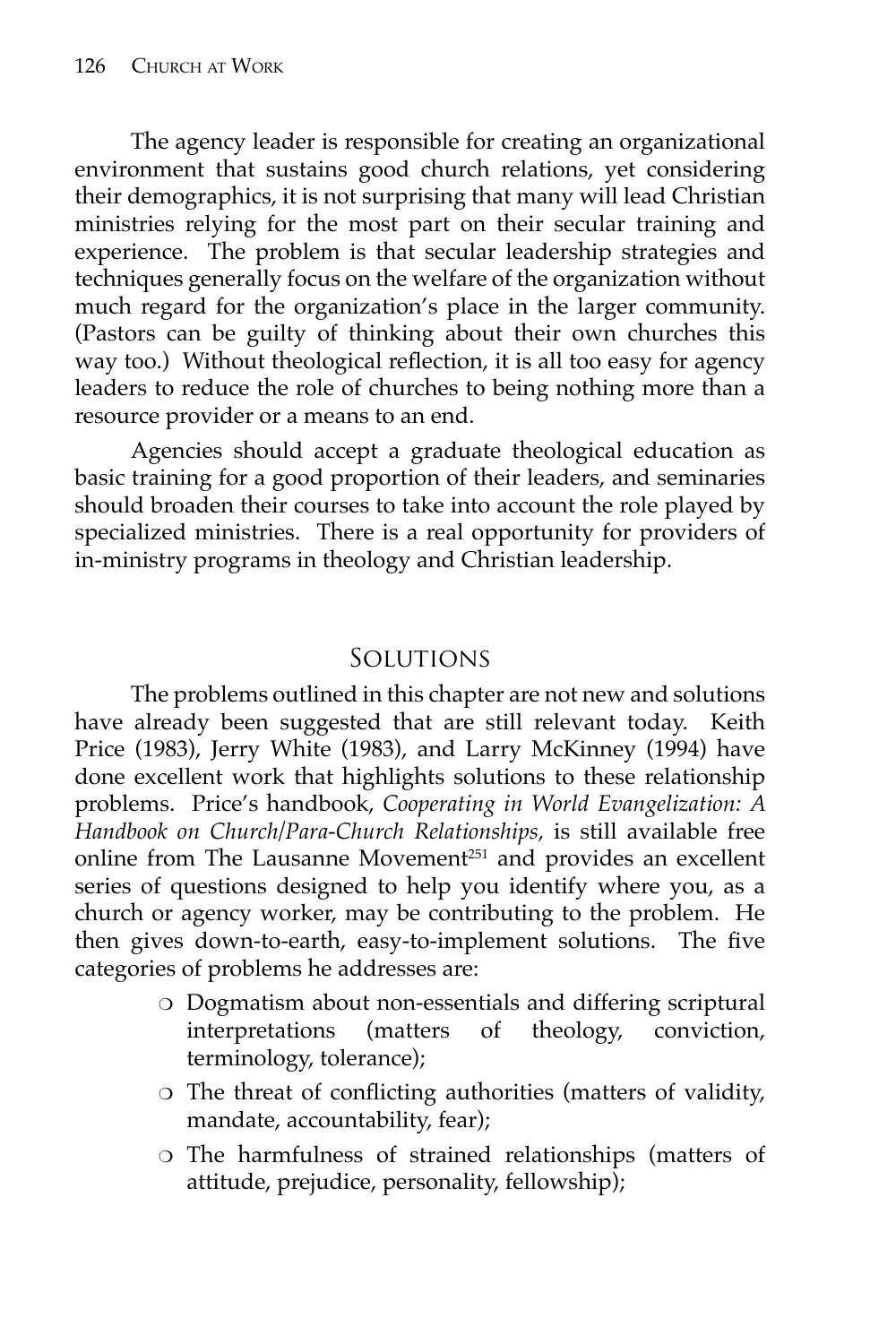- ❍ The rivalry between ministries (matters of goals, duplication, specialization, umbrella organizations); and
- $\circ$  The suspicion about finances (matters of fund-raising, publicity, overhead, overseas aid).

 White's book, *The church & the parachurch: An uneasy marriage,* may be more difficult to access as it is no longer in print. His strategy is for each structure to recognize the place and contribution of the other in a spirit of positive appreciation and support. The theme of his suggestions is tighter integration through more selective financial support and greater recognition of joint personnel by churches. By financially supporting fewer agencies but giving those selected agencies more money, churches gain leverage to hold agencies accountable. Churches should emphasize lay ministry and when they have members who work for agencies, they should consider their agency work as part of the local church's ministry. White encourages personal relationships between agency staff and their pastors but says that pastors should not expect too much of agency staff due to their other commitments. He suggests that churches should not just provide resources to agencies, but consider how they might be benefit from agencies too.

For their part, White says agencies should clearly define their purposes and goals so they can demonstrate effectiveness and accountability. Agency staff should be active in their churches, but might need to curb their natural enthusiasm to reform their own church. Instead, they should be sensitive to its needs and specific circumstances. They need to support their local church financially and be faithful to it.

 White suggests that agencies have a position statement on the local church, have a doctrinal statement, and develop a plan for consistent communication with local churches. Agency leaders should give sound teaching on every Christian's responsibility to their local church and the fruit of the agency's work should be directed into a local church.

 McKinney adds that agencies should not try to be all things to all people. The rationale is that no agency should serve all the needs of a Christian because this would replace the local church while presumably still serving a limited demographic.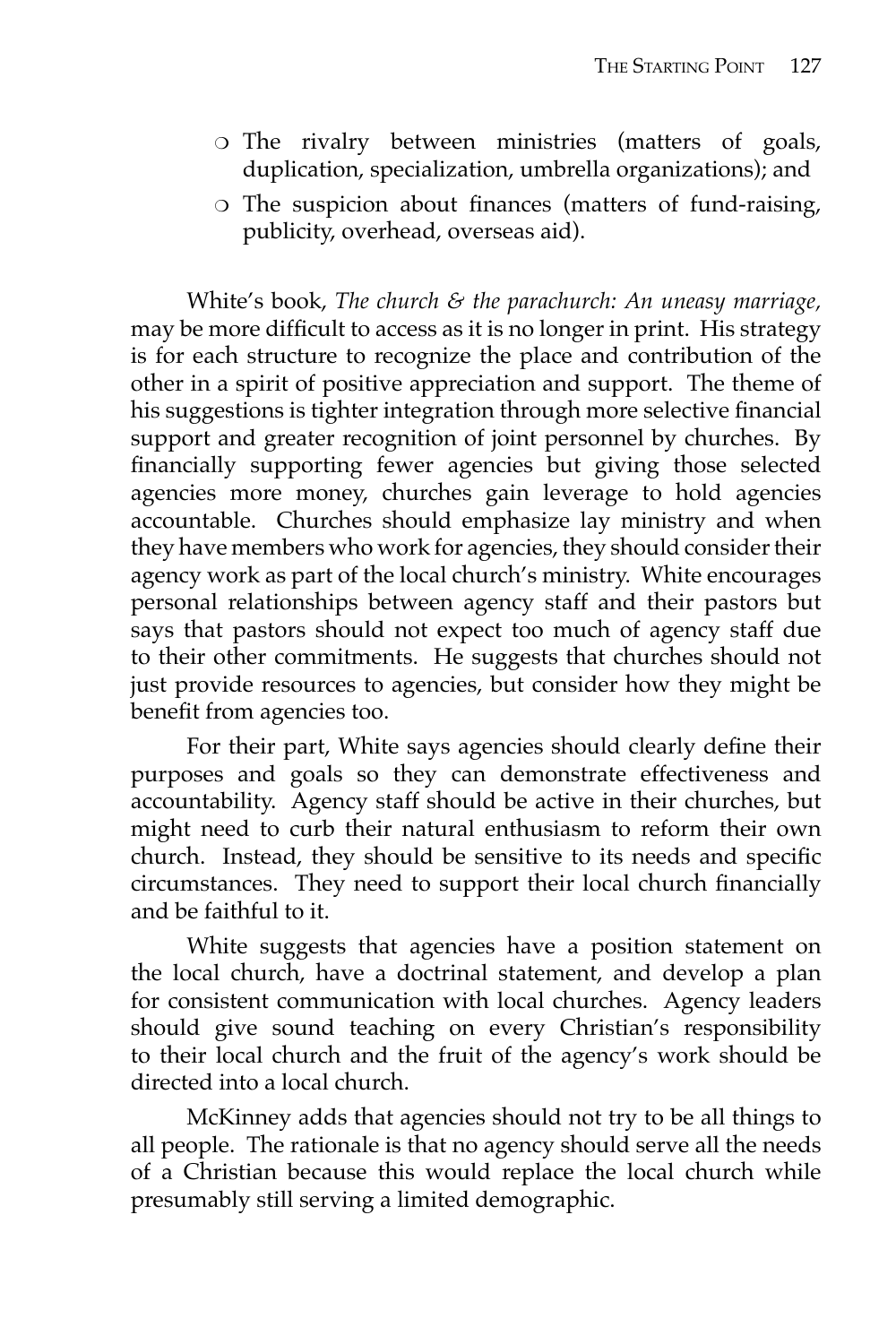#### The Real Issue: Accountability

 All of the previous issues relate to practices that can break an existing relationship. What often prevents a church-agency relationship from starting in the first place is that  $59\%$  of pastors believe the real problem with agencies is their lack of accountability. Pastors are reluctant to enter a one-sided relationship. Agencies seem unaware of how serious the accountability issue is for pastors. They agree that accountability is essential, but they think they already are accountable and so do not list accountability as a major problem. Instead, they think the main issue is competition.

 Competition for money and volunteers was mentioned almost as frequently by both sides as a problem. Money was listed as an issue by 43% of the agency respondents and 48% of the church respondents. Competition for volunteers was mentioned by 39% of the agency respondents, while 40% of the church respondents said the same. Although these numbers seem to indicate agreement between pastors and EDs on these issues, the significant point is that EDs rated the two issues as the number one and two relationship problems respectively, but pastors think they are a distant second and third behind lack of accountability. But the real surprise is that while pastors think competition for money and people are the second and third issues *overall*, they do *not* believe they are significant issues for their *own* churches! In other words, they do not believe they have the problems with agencies that they think their peers have.

 The statistics clearly show this anomaly. Competition for money is mentioned as a problem by 48% of the pastors, but only 7% of them think agencies are a major drain on their own church's income and many of the 7% believe that money going to agencies from their parishioners is funding work the church wants done anyway, so they are not concerned about it.

 The small percentage of pastors who believe they have lost money to agencies apparently believe that the money that went to agencies would otherwise have come to their church, but there is good reason to believe otherwise. It all comes down to why Christians give donations. In 2000, Statistics Canada surveyed more than 14,000 Canadians on their giving patterns and religious beliefs. The report found a clear relationship between religious commitment and donating. People who attend services weekly make up 19% of the population but account for  $47\%$  of the value of all donations.<sup>252</sup> An update survey of 21,827 Canadians in 2007 shows that weekly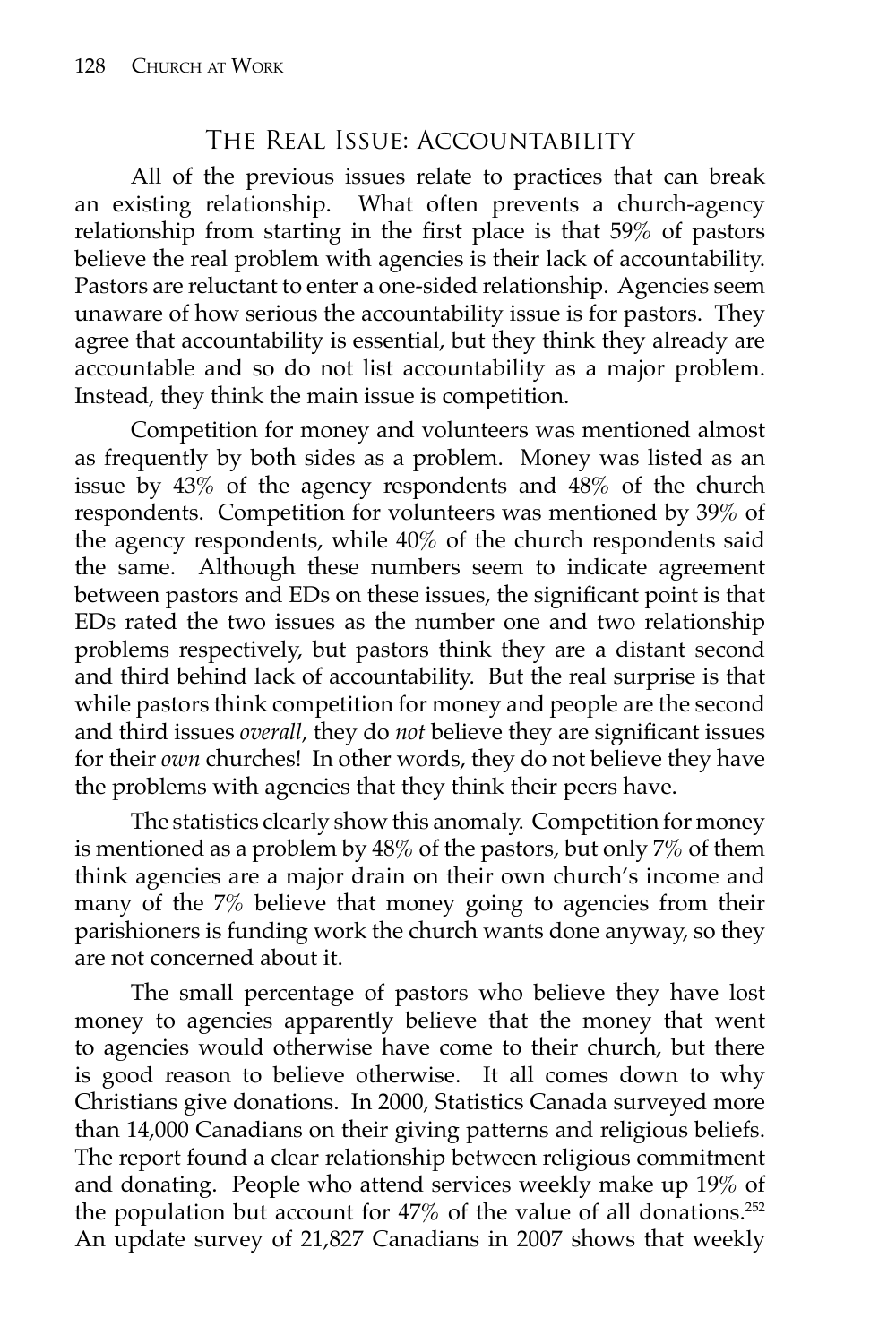attendees are now giving even more. $253$  The significant point for pastors who think agencies take money that should be going to their churches is that (aside from their church support) religious donors support the same kinds of charities as other donors (medical research, compassion, relief etc.). In fact, people of faith contribute more to secular charities than secular donors do! This suggests that church members support their churches to the level they feel support is needed and then give beyond that to the specific causes for which they have compassion, such as shelters and relief work. Since no church does everything that is charitable, no church should expect to receive all of its members' donations.

 If Christian agencies disappeared, there is no guarantee that their donation revenue would go to local churches. Probably the religious donors would think they have already supported their churches sufficiently and shift their donations from Christian agencies to secular charities doing the same kind of compassionate work. The local church should not feel it has lost revenue to specialized ministries.

 Many of the 93% of pastors who did not feel agencies were a drain on their church finances say there is no lack of money, just a lack of good stewardship education. White reported in his 1983 survey that 80% of the pastors said agencies were *not* a major drain on their church's finances,<sup>254</sup> which validates the result reported above. The myth that there is competition for money has been a myth for a long time.

 The same holds true almost as strongly for volunteers. Forty percent of pastors say that competition for volunteers is a problem. However, if a member volunteers with an agency rather than their church, 78% of pastors say service with an agency is just as acceptable as service within their church. There are qualifications, though. Many pastors were happy just to see their members working "for the kingdom." Some see external service as an extension of their church's ministry and are therefore okay with it. Others thought the service would be acceptable so long as their church benefited from it (for example, the worker can train others) or if it fits the vision of the church. Showing a vestige of the clergy-lay hierarchy of yore, some pastors want a role in helping their members decide where to volunteer. For these pastors, their support depends upon which particular agency the member wants to volunteer with. A few want to support their church members by commissioning or commending them to do the work on behalf of their church (as we saw the Antioch church do in the case of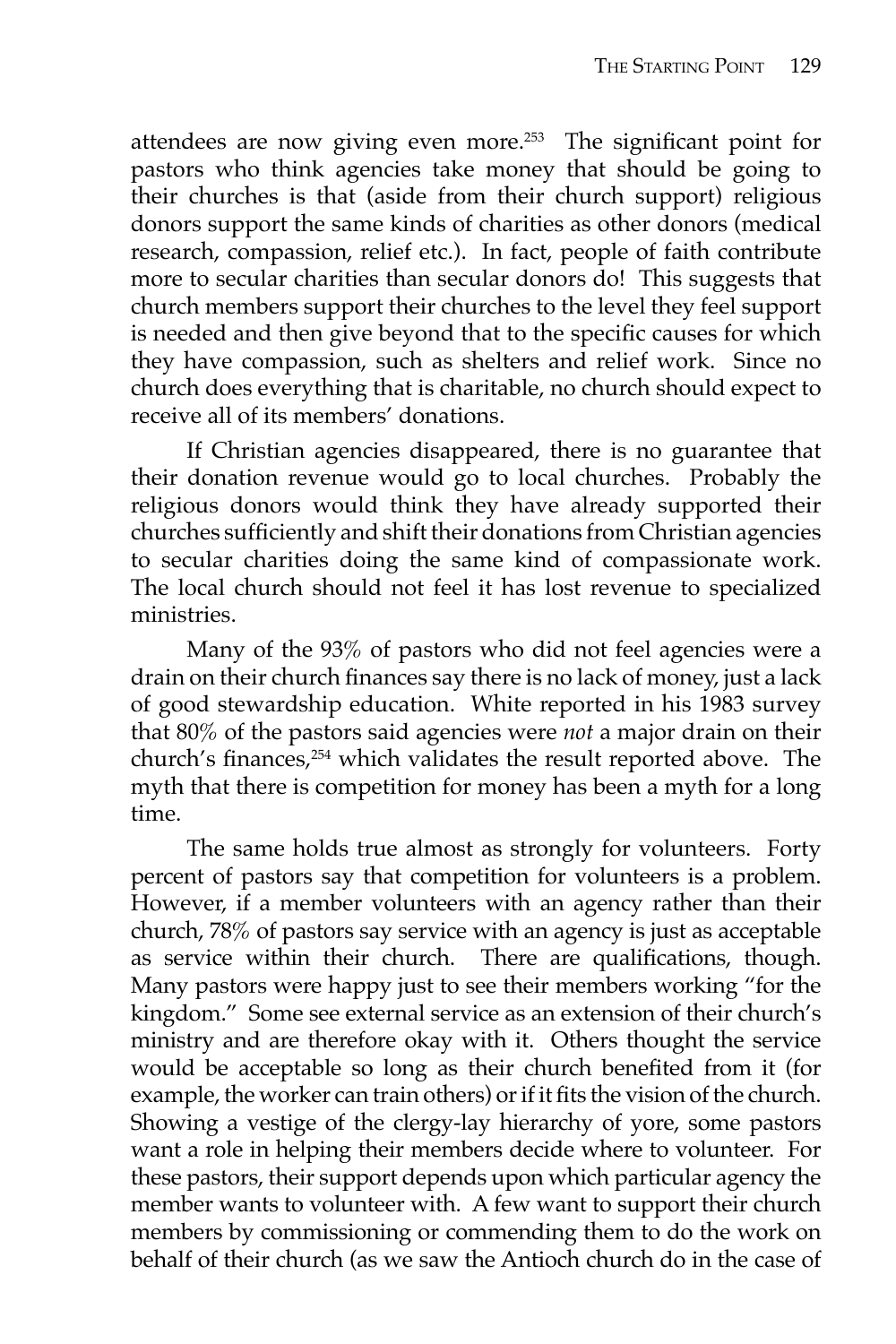Paul and Barnabus in chapter eleven). Finally, in spite of the question's wording, a strong minority of the 78% said they would still want the person to be involved in some way in the local church's ministry.

 It is clear that money and people are not the hindrances people think they are. Lack of accountability is the sole significant problem *according to the pastors*. If an agency can demonstrate to churches that it has an accountability program in place, it will have gone a long way towards establishing the basis for a positive relationship with churches.

## The Good News!

 Now the good news! In spite of the problems just mentioned, agencies actually have an overwhelmingly receptive audience among pastors and they should not hesitate to approach churches to investigate how they might work together. What they will have to do, though, is overcome the initial wariness of the pastors and establish that they are safe for churches to work with. Once satisfied that it has the potential to be a good relationship, pastors want to work with agencies because agencies have three characteristics that are very helpful to churches: 1) their wide geographical scope; 2) their ability to combine human and financial resources from many churches and apply them to specific issues with greater overall efficiency and effectiveness; and 3) agencies help churches overcome denominational divisions so that the larger church ends up being more faithful in unity.

 Both agency leaders and pastors agree that the top three contributions from agencies are specialization, ability to reach non-Christians, and innovation, (with unity being a frequent write-in response by both sets of leaders). Regarding specialization, a pastor said agencies are to churches what boutiques are to department stores. Other pastors likened agencies to medical specialists, special military forces, and "zodiacs zipping off to deal with situations while the tanker continues on its course." That being said, several of these pastors made the point that specialists can only exist because of the generalists who support them.

 Many pastors see agencies as the "church in another form" or as "God's people wherever they may be." Some pastors believe that "those who are doing the work of the church are the church," regardless of the organizational structure they use.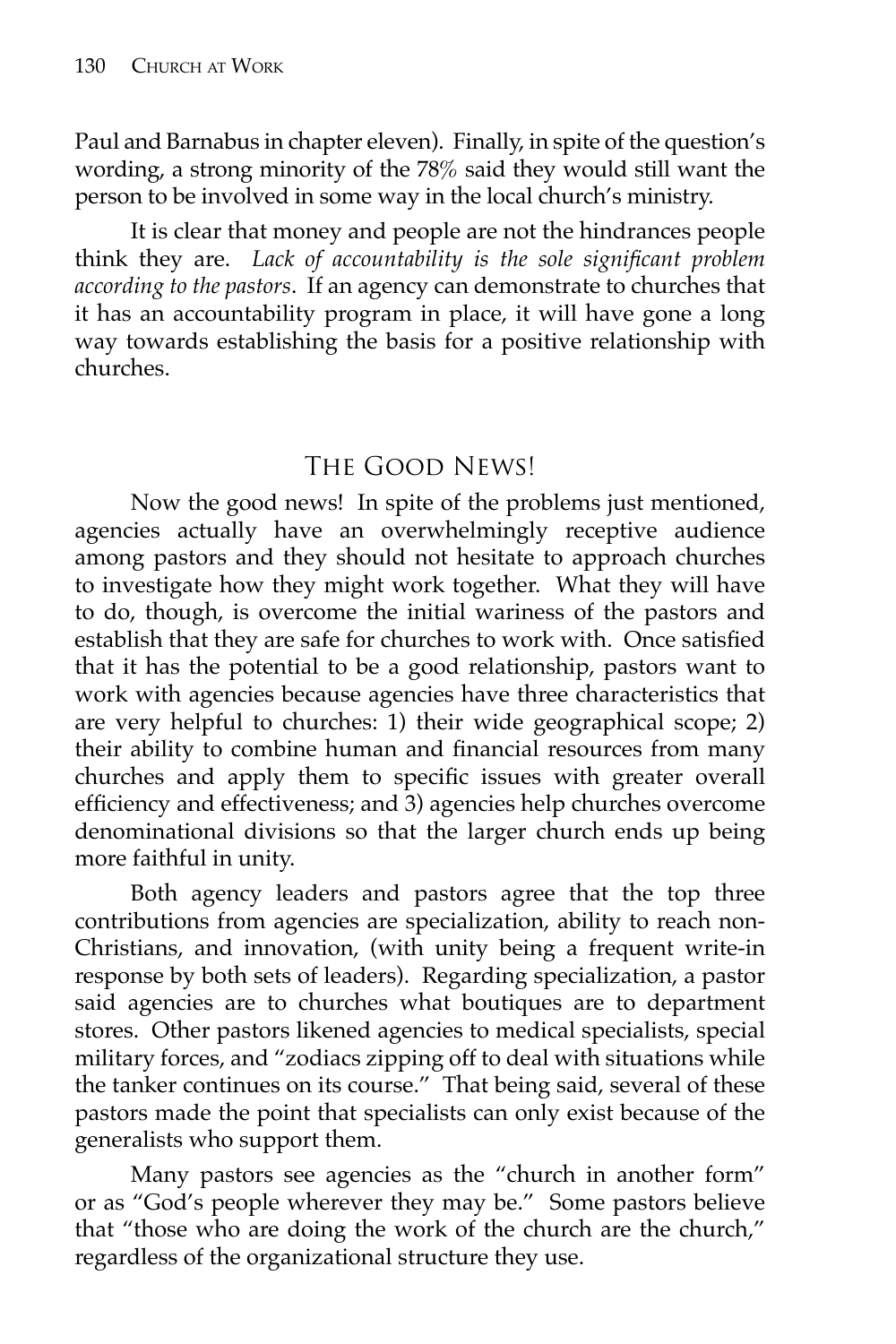Another reason why pastors are willing to partner with agencies is that agencies can take risks that most pastors and church boards would be unwilling to take. In addition, they can act faster and they can be more responsive. "Parachurches are vehicles that gifted individuals use to provide a *specific* form of ministry that is not easily done in a structured organization run by a pastor and board," wrote one pastor. They think agencies represent churches in areas where churches cannot work individually (e.g., closed countries). Pastors also see agencies as an effective means of sharing God's gifts, recognizing that his gifts are given to the church as a whole. Many think that no individual denomination or church is likely to have all the gifts that are needed for every potential ministry that the Lord wants done. It takes churches working together (facilitated perhaps by agencies) to assemble the gifts needed for some specialized ministries.

 Several pastors consider their members who work for agencies as a contribution from their church to the global church. In return, agency workers are gifts to their local churches as they share their experiences and provide their churches with more options for members to engage in ministry. Denominational ministries provide the same benefit of sharing gifts between churches, but on a more limited basis within their own denomination.

 Most pastors have had some contact with an agency. Almost three-quarters of them have used an agency to provide a service or a benefit to their local church and a similar percentage has conducted a ministry in partnership with an agency (such as a short term mission trip). These pastors believe agencies can make a long term contribution to their churches because they offer specialized ministry opportunities. Pastors themselves may even volunteer for agencies. One pastor said he was "invited, from time to time, to speak and do presentations at local parachurch events" and he appreciated being asked to help.

Almost three-quarters of the pastors affirm the theological legitimacy of self-governing agencies, but in line with the wariness that has already been noted, the pastors usually said their affirmation was contingent upon an agency not undermining the local church. The percentage of affirmers could be higher than my survey indicated. It turns out that some of the pastors who did not affirm agencies believe that nothing can be independent within the body of Christ (e.g., no Christian is ever truly independent from the body).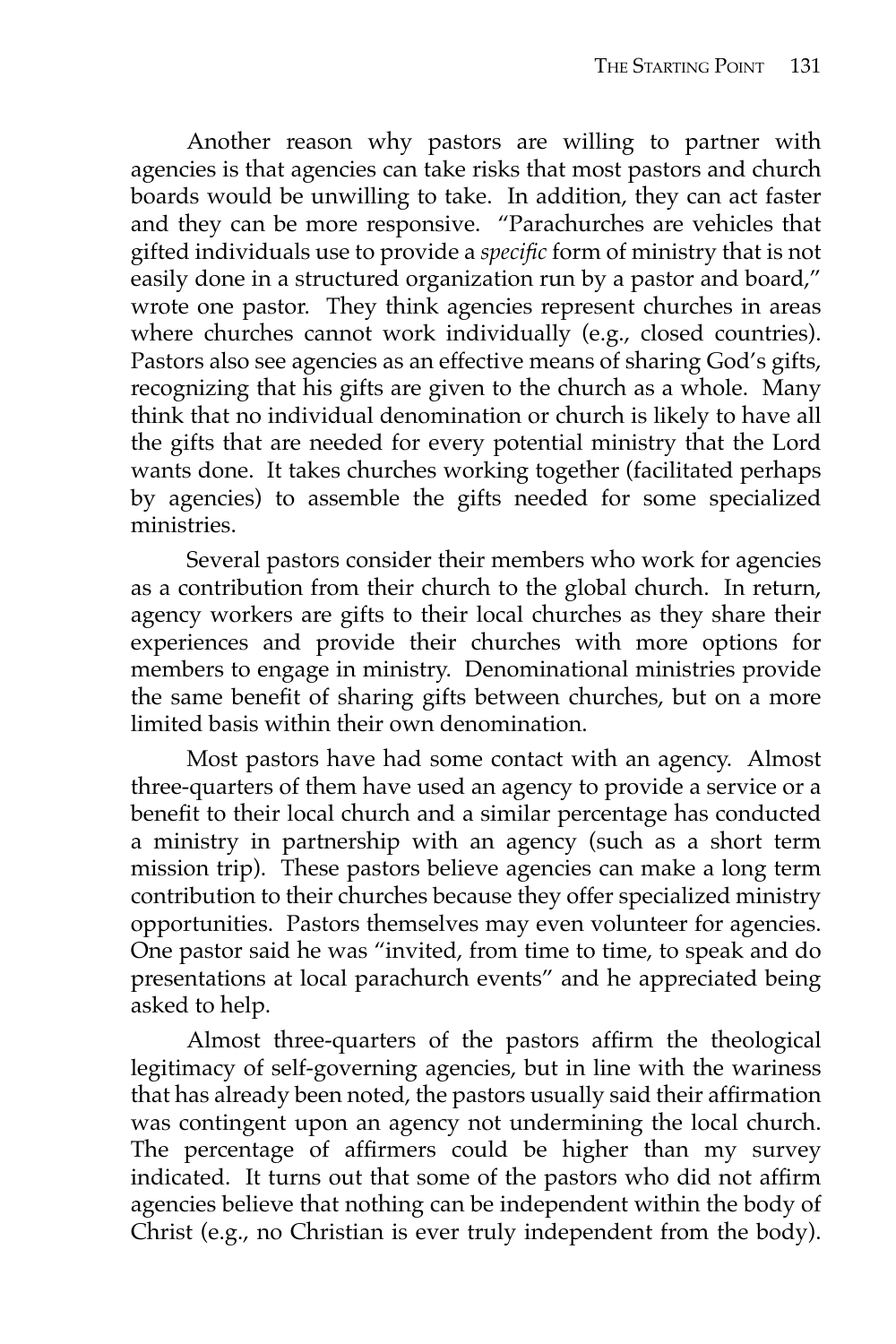As already noted, legal independence does not mean or require relational independence. So if that distinction had been made in the question, this group may have affirmed agencies too.

 Pastors say the relationship is good when both sides focus on building the kingdom and supporting the church (either universal or local). Agency leaders who say relations are "good" tended to comment only that there is still room for improvement.

Pastors say the keys to a successful relationship include:

- ❍ Good relations between local agency representatives and pastors;
- ❍ Recognition of the church as the primary place of Christian association;
- ❍ Mutual trust, accountability, and transparency; and
- ❍ Agencies working in partnership with local churches whenever that is an option.

 There is a very high degree of agreement between pastors and agency leaders on the ingredients of a good relationship. Both groups agree about the need for accountability, real relationship, and a kingdom perspective. Furthermore, they both frequently say churches and agencies are part of the body of Christ and they should be known for their love for one another. There certainly appears to be a desire for good relations on the part of most ministry leaders.

## The Personal Touch

 Pastors tend to form opinions about agencies based on the agency's representatives. Having a local representative (whether employed or volunteer) is basic to having a relationship. After referring to two agencies with local representation, one pastor said, "Parachurch ministries, other than those mentioned above, do not seem to offer much in the way of community." Another pastor said that, "many of the local groups are doing a great job of partnering with the local church…. The larger organizations…come up with plans they try to impose on the church rather than consulting with the church and finding out what life is really like in the trenches." He concluded in another answer, "I prefer to work with local organizations that I can get to know."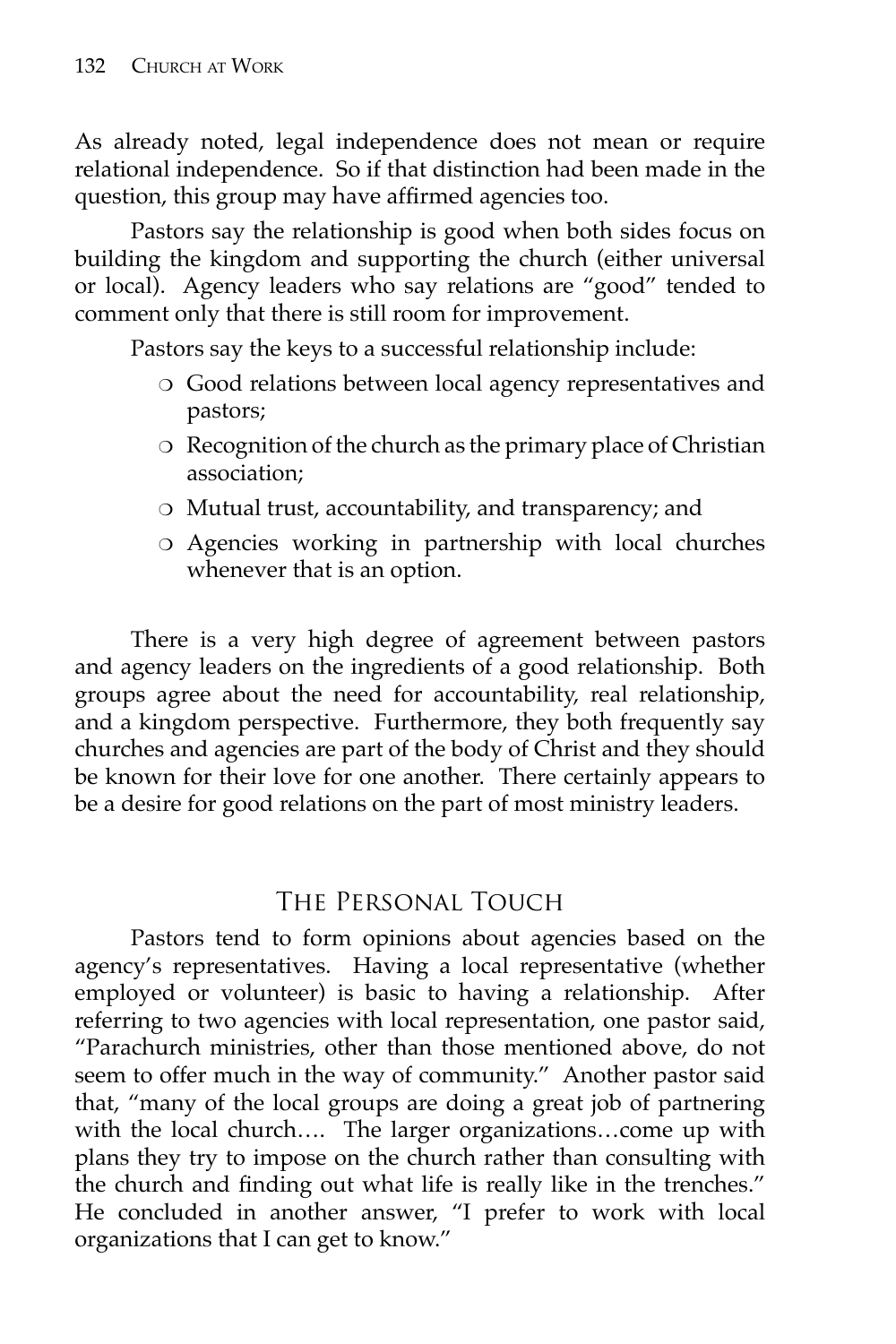Agencies must choose their field staff carefully because they make or break the relationship. Pastors value agency workers who come "in a spirit of humility" and who work hard to understand their church's unique issues. "Our way or no way" is not acceptable to pastors. As reported earlier, half of the church leaders have had a bad experience with an agency worker, but far more (82%) have had at least one positive experience with agency staff (many were saved because of an agency's evangelism ministry). Almost 90% of those with a good experience were able to name a specific agency and/or person that was involved (again, this information was not requested) or describe a specific example of a positive experience.

 Add to this the fact that three-quarters of church leaders have had a positive prior experience using an agency's services. Not only have the pastors personally had good experiences with agencies, but so have their churches. Pastors should therefore be quite receptive to those agencies that prove themselves church-friendly. Since both pastors and executive directors agree agencies have something to offer churches, it is just a matter of the agencies connecting with the pastors who want what their agency can offer.

## Access to Churches

 In what may be a case of thinking the grass is greener on the other side of the fence, most agency leaders (81%) believe specialized ministries that are affiliated with a denomination have easier access to their related churches than agencies do. For example, many denominations have an affiliated relief and development arm that is controlled by the denomination. The agency leaders think these ministries have an open door with churches in the denomination.

A leader of just such an affiliated ministry has a different view which is not so rosy. She says that even they have competition from other ministries of the same denomination. In addition, although they have the in with their churches, their churches come to them first to see what they can do and then they go and shop around to see what agencies have to offer. At conferences, agency leaders tell her how generous her denomination's churches are, yet she thinks her own denominationally-affiliated ministry does not get much of the benefit of this generosity. She noted that there is less denominational loyalty than there used to be. Even though her ministry has a leg